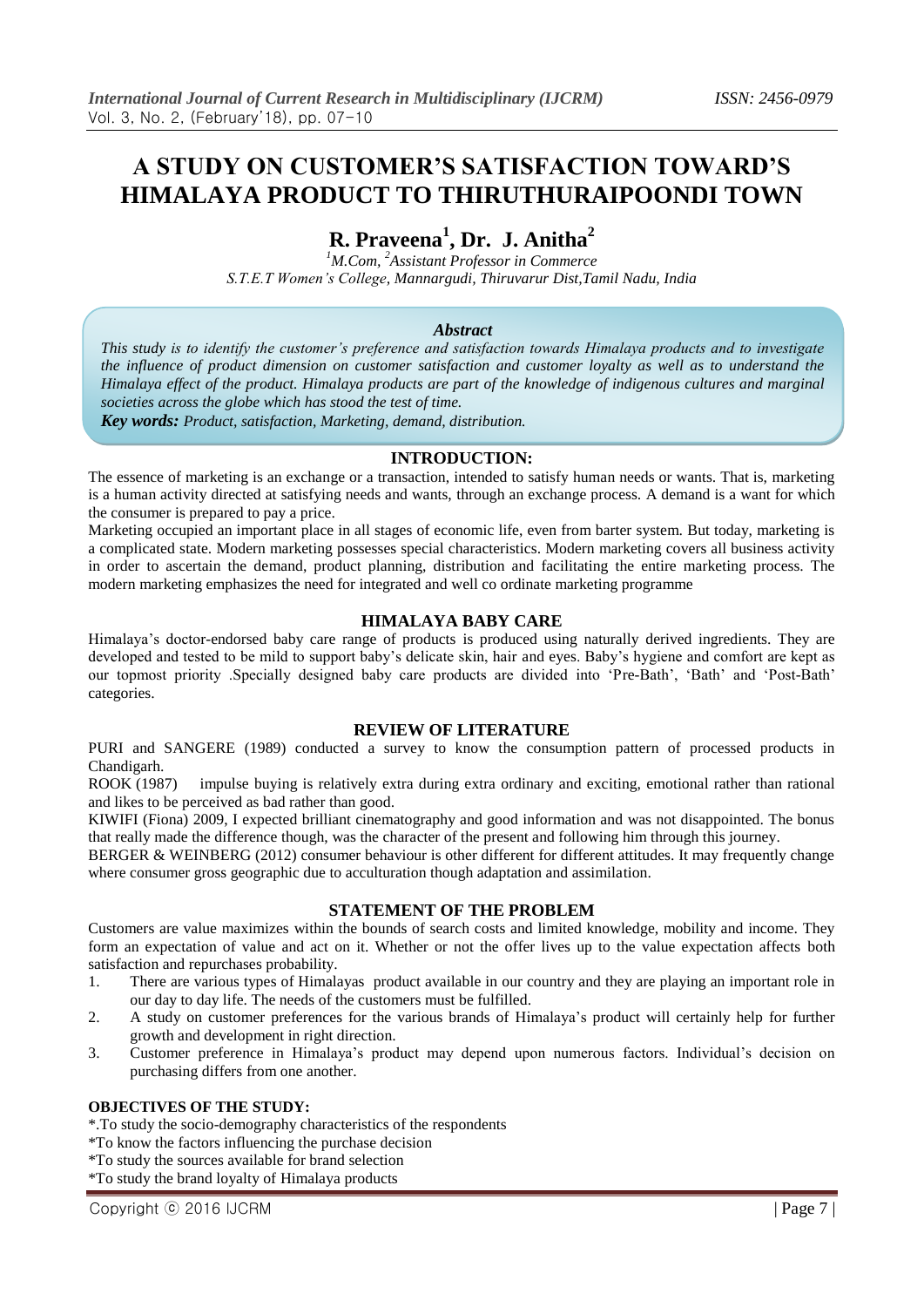\*To find out the opinion about the attributes of Himalayas Product.

\*To identify the satisfaction level of customers.

TITLE OF THE STUDY: A STUDY ON CUSTOMER'S SATISFACTION TOWARD'S HIMALAYA

#### **PERIOD OF THE STUDY**

The data was collected in the month of November 2017 to March 2018.

#### **METHODOLOGY**

 Research methodology is way of systematically solve the research problem. It may be understood as a science of studying how research is done scientifically.

\*PRIMARY DATA

\*SECONDARY DATA

# **PRIMARY DATA:**

 The data was collected by questionnaire. The information required for the study was directly collected from the consumer.

#### **SECONDARY DATA:**

 The data are those which have already been collected by someone else and which have already been passed through the statistical process.

#### **SAMPLE SIZE:**

 Stratified random sampling size 100 is used for data collection among the customer. Primary data collected by questionnaires. The data collected from the respondents were edited, analysed and presented in the form of tables and charts whenever necessary.

#### **LIMITATIONS OF THE STUDY:**

The time factor was the major constraints because of which the researcher could not collect more data in a short period. Few respondents took more time to answer the questionnaire.

This result was conducted only in particular area so this result cannot suitable to other places.

Data collected under this technique is subjective nature therefore they may easily lead to quantitative checks.

# **DATA ANALYSIS AND INTERPRTATION:**

#### TABLE NO: 1 SUGGESTION TO IMPROVE THE PRODUCT ATTITUDE

| S.No           | Suggestion   | No. of Respondents | Percentage |
|----------------|--------------|--------------------|------------|
| 1              | Quality      | 39                 | 39         |
| $\sqrt{2}$     | Quantity     | 26                 | 26         |
| $\mathfrak{Z}$ | Package      | 13                 | 13         |
| $\overline{4}$ | Price        | 22                 | 22         |
|                | <b>TOTAL</b> | 100                | 100        |

# **SOURCE: Primary Data**

INFERENCE:

The above table no(1) shows that 39% of the respondents have suggested to improve the product quality,26% of the respondents have suggested to improve the quantity, 13% of the respondents have suggested to improve the packaging and remaining 22% of the respondents said to price stability.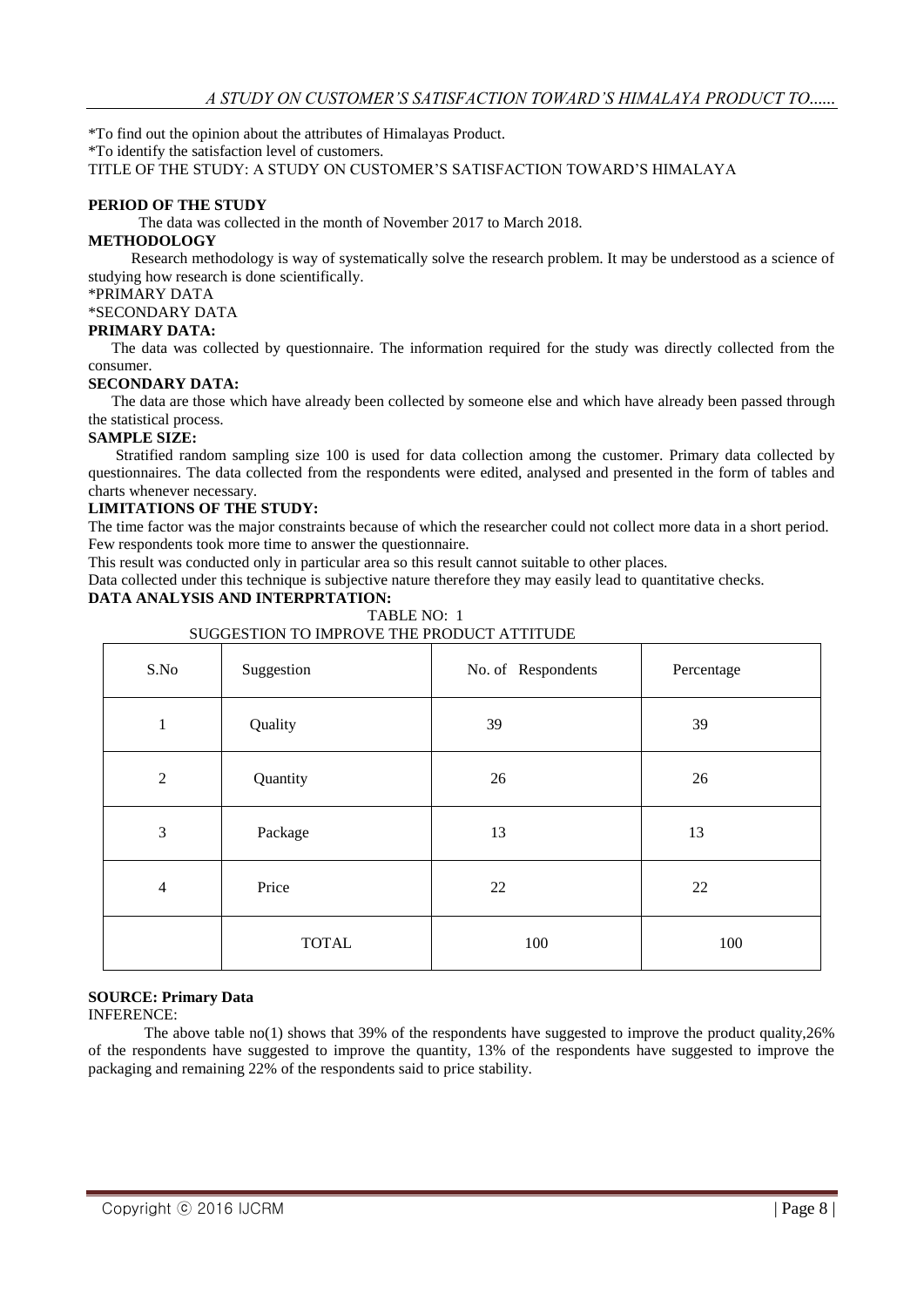

TABLE NO 2 SATISFACTION LEVEL OF THE RESPONDENTS

| S.NO | Level of Satisfaction  | No. Of Respondents | Percentage |
|------|------------------------|--------------------|------------|
|      | <b>Fully Satisfied</b> |                    | 40         |
|      | Satisfied              | 30                 | 30         |
|      | Dissatisfied           |                    | 10         |
|      | Neutral                |                    | 20         |
|      | <b>TOTAL</b>           | 100                | 100        |
|      |                        |                    |            |

# **SOURCE: Primary Data**

INFERENCE:

 The above table no (2) shows that 40% of the respondents are fully satisfied from the product, 30% of the respondents are satisfied, 20% of the respondents are neutral and only 10% of the respondents are dissatisfied.

> CHART NO-2 SATISFACTION LEVEL OF THE RESPONDENTS